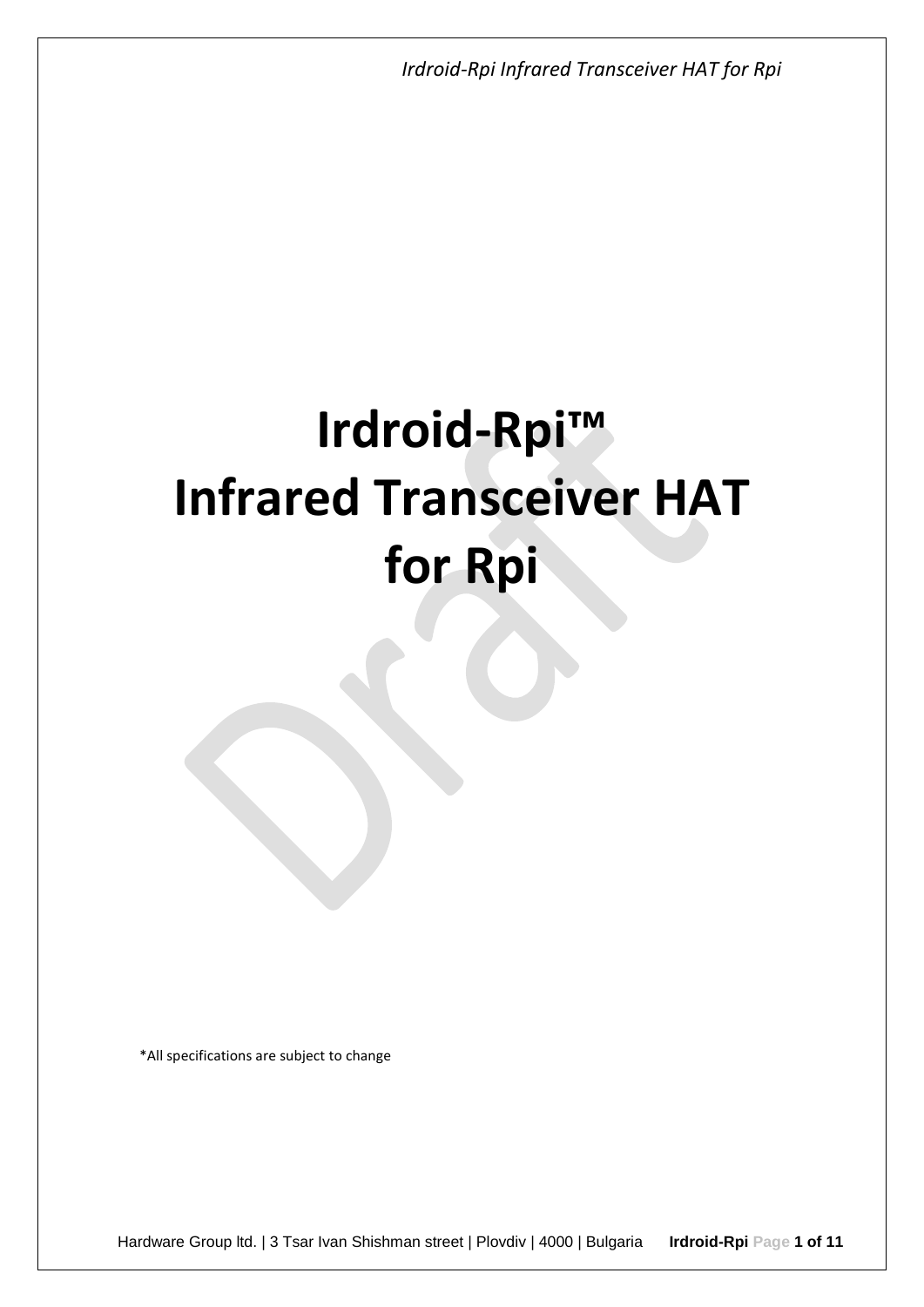### **Contents**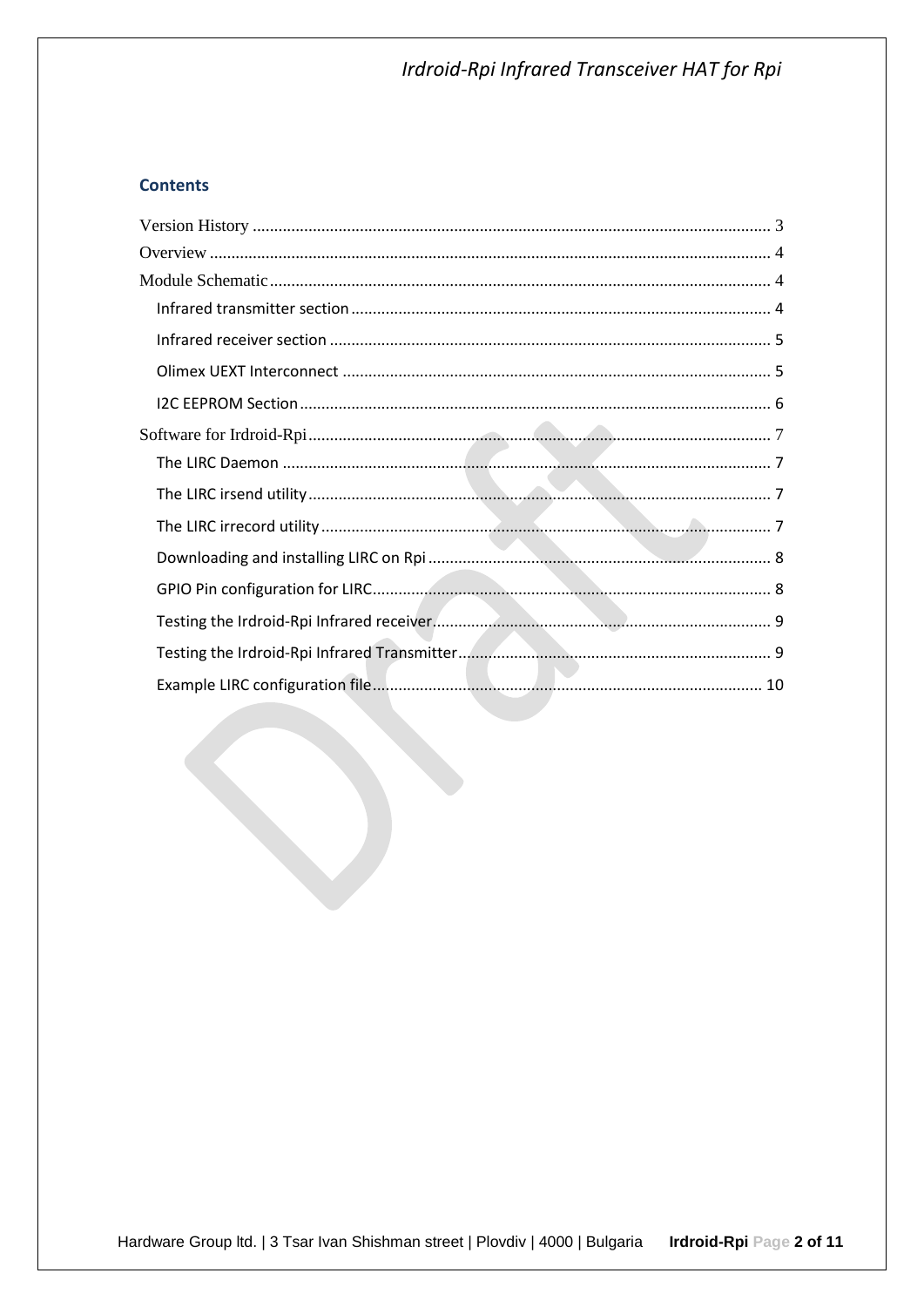# <span id="page-2-0"></span>**Version History**

| <b>Issue No</b> | Date<br>Released | Description of Change            | Owner | <b>Notes</b> |
|-----------------|------------------|----------------------------------|-------|--------------|
| 1.0             | 03/11/2016       | Initial document release         | GB    |              |
| 1.1             | 14/10/2016       | Updated load module instructions | GB    |              |
|                 |                  |                                  |       |              |
|                 |                  |                                  |       |              |
|                 |                  |                                  |       |              |
|                 |                  |                                  |       |              |
|                 |                  |                                  |       |              |

Hardware Group ltd. | 3 Tsar Ivan Shishman street | Plovdiv | 4000 | Bulgaria **Irdroid-Rpi Page 3 of 11**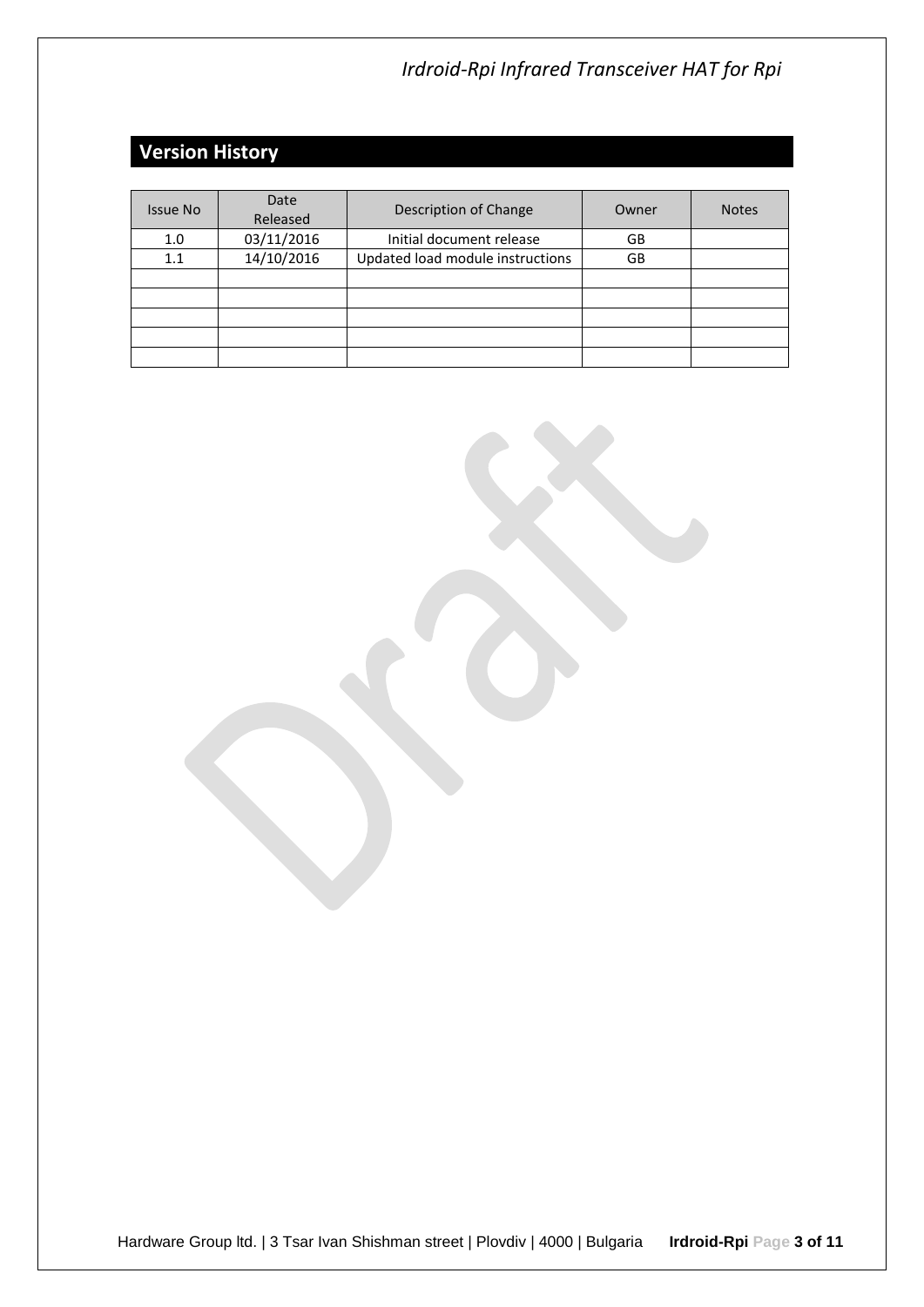# <span id="page-3-0"></span>**Overview**

The Irdroid-Rpi™ is a Infrared Transceiver stackable board or the so called HAT for Raspberry Pi . The Irdroid-Rpi™ allows both transmitting and receiving of infrared signals. The Irdroid-Rpi™ Infrared transmitter part is wired with three powerful infrared LEDs which emit infrared signals  $\omega$  the commonly used infrared wavelength of 940nm. The module is designed and uses optical signal amplification, which combines the Infrared light emitted by the three infrared led's and significantly increases the infrared transmitting range.

The board interface with the Raspberry Pi is a 2x20 pin female header connector. Two GPIOs are used to control the Transmitter and Receiver part. The board also provides an Interface to the Olimex development boards and sensors via the Olimex's UEXT connector. The connector is wired following the Olimex recommendations for wiring a UEXT Host. The UEXT interconnect provides 2 Serial interfaces ( 1xUART and 1xSPI ), 1 I2C interface and 3.3V supply. The Irdroid-Rpi™ board also has a place for a I2C EEPROM memory which is optional and not installed by default. The Irdroid-Rpi™ board in combination with LIRC for raspberry Pi can be used to control your home infrared consumer electronics like TVs, DVDs, Air-conditioners and even more.

# <span id="page-3-1"></span>**Module Schematic**

Below are the sections from the schematic responsible for the different actions like, Infrared transmitting, infrared receiving, I2C EEPROM and Olimex UEXT Interconnect section.

#### <span id="page-3-2"></span>*Infrared transmitter section*



The image on the left shows the infrared transmitter section. The transmitter is powered by the Rpi 5V supply pins. We have envisaged alternative power supply in case the user decides to alter the schematic or change Infrared Leds. The jumper J2 is normally shorted and the Infrared Transmitter section is supplied with 5V DC from the Rpi board. There is a possibility to supply the board with a external 5V power supply by disconnecting jumper J2 and shorting the "EXT" jumper. As mentioned above the schematic allows for optical amplification of the transmitted infrared signal which increases the infrared range. The Infrared transmitter is controlled by the Rpi pin 11 (GPIO17).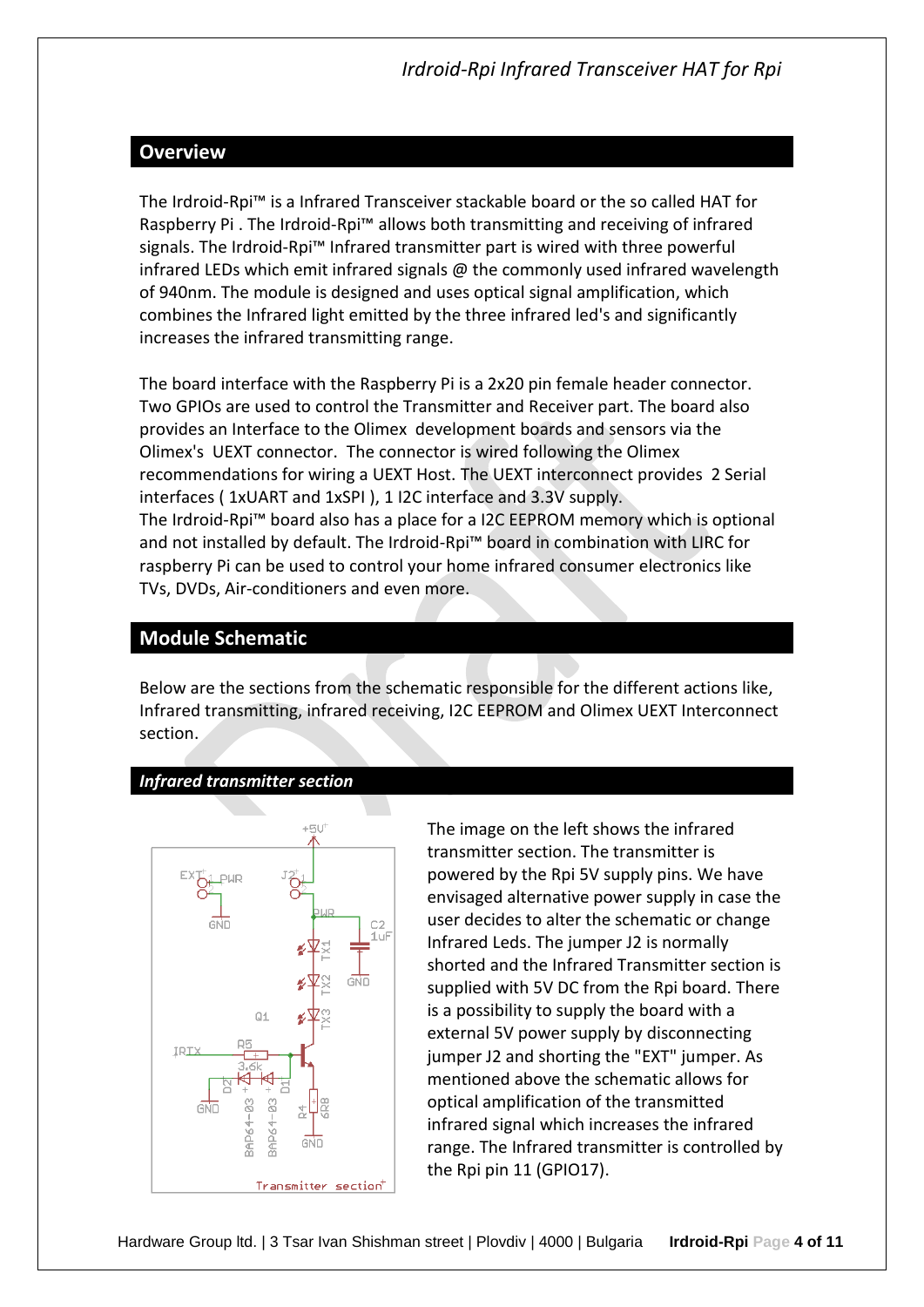#### <span id="page-4-0"></span>*Infrared receiver section*



The Infrared Receiver section consist of custom infrared receiver IC and it is supplied via the Raspberry Pi 3.3V power supply.

The infrared receiver IC can receive infrared signals @ up to 40khz which is the most common frequency used for consumer electronics infrared remote control.

The Infrared receiver IC DATA output pin is wired to the RPI pin 12 (GPIO18).

If required the user could de-solder and use a different Infrared Receiver IC of his choice.

#### <span id="page-4-1"></span>*Olimex UEXT Interconnect*

The Irdroid-Rpi™ Infrared Transceiver HAT is equipped with a Olimex UEXT connector that would allow the users to connect various sensors and devices available for purchase from Olimex website - http://www.olimex.com .

The Olimex UEXT is wired for HOST mode which means that the UART RX/TX pins should be crossed at device end of the connection.

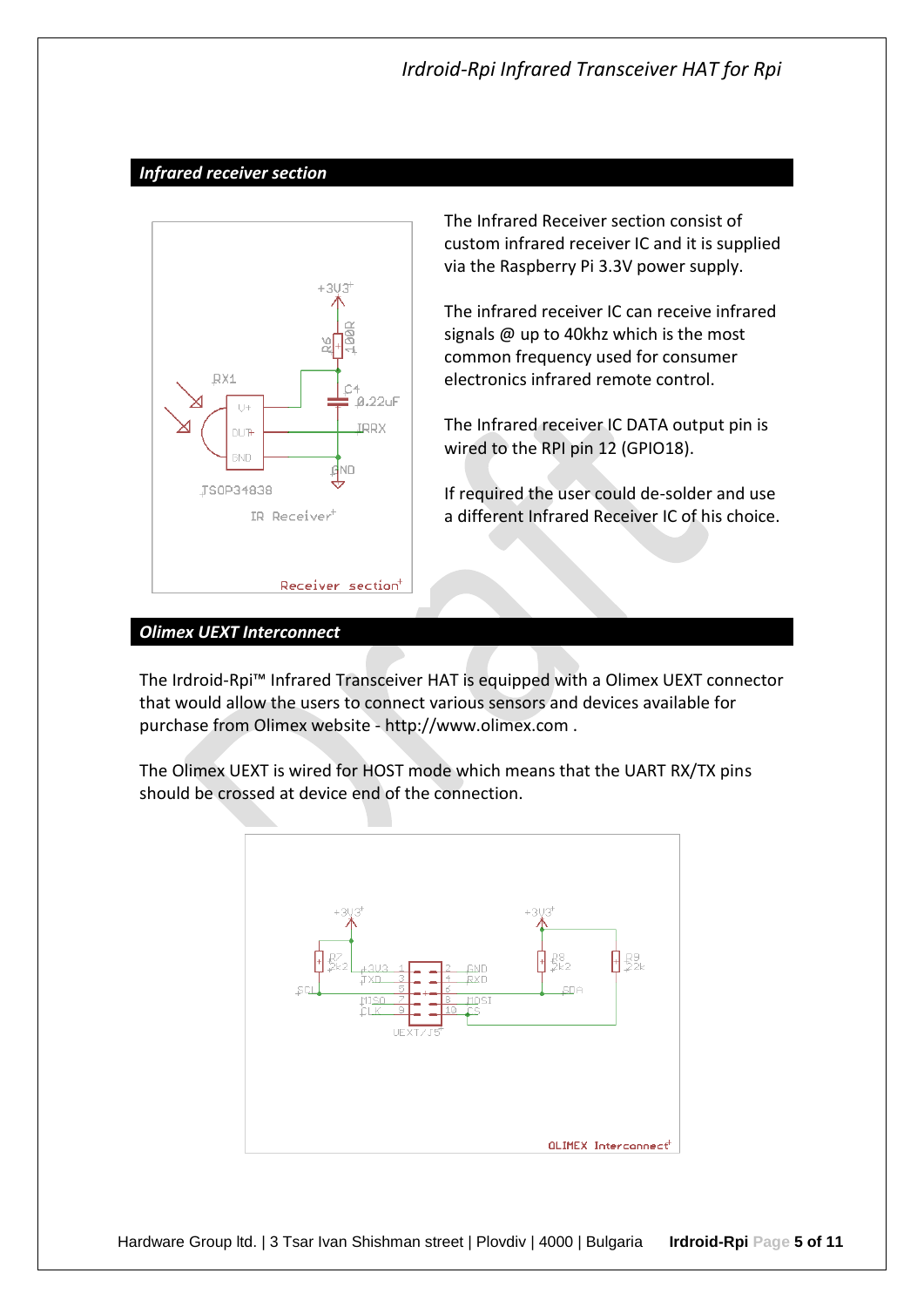# <span id="page-5-0"></span>*I2C EEPROM Section*

The Irdroid-Rpi™ is designed with a possibility to solder a I2C eeprom. below is the target schematic, which also indicates the RPi 2x20 pin header pinout.

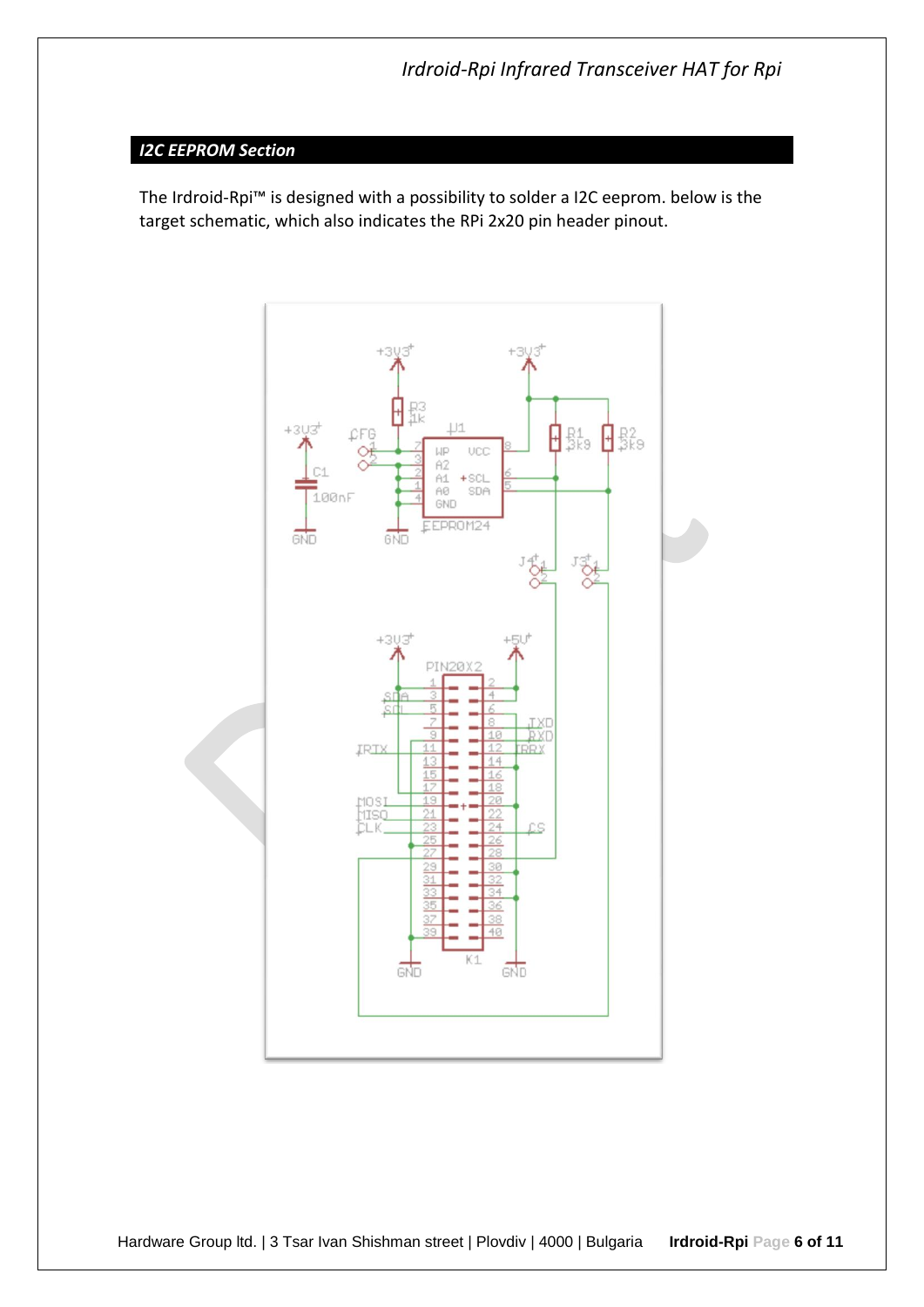# <span id="page-6-0"></span>**Software for Irdroid-Rpi**

The Irdroid-Rpi Infrared Transceiver HAT is designed for Rpi and the software that is commonly used is LIRC (Linux Infrared Remote control - see http://www.lirc.org). By using LIRC the user gets access to more than 2000+ already digitized infrared remote control codes that are in the LIRC database of supported remotes. The LIRC Software package is available for Almost any distribution of Linux. In this Manual we will describe the case of using the Linux Distribution for Rpi - Raspbian.

A detailed information and howtos for lirc can be found @ [http://www.lirc.org](http://www.lirc.org/) .

The LIRC software packages has a number of utilities responsible for different actions like infrared transmitting, infrared receiving , serving the data to a socket.

#### <span id="page-6-1"></span>*The LIRC Daemon*

The LIRC Daemon is a Linux daemon that runs as a process in linux and takes care of the data received via the device drivers and routes that data to a TCPIP Socket. It also listens for commands sent via Socket on a Specific port. The Lirc daemon runs in the background and it provides an interface to the infrared remote control application (LIRC Client). There are many Lirc clients , for Android , IOS, Linux and Windows.

## <span id="page-6-2"></span>*The LIRC irsend utility*

The irsend utility is used to transmit infrared commands to your target infrared equipment to be controlled like TVs , STBs , Air-con etc. The utility communicates with the LIRC daemon. The Utility has the following example syntax:

> irsend SEND\_ONCE SAMSUNG\_TV power

The above command send the command "power" for Device "Samsung\_TV" and send it once with no repeat.

The Device should be available in the LIRC configuration file in order for the above command to be executed.

## <span id="page-6-3"></span>*The LIRC irrecord utility*

The program will allow you to record infrared commands from your existing remote control and create a LIRC configuration file for this particular remote control.

In order to use it you should make sure that the lircd is not working. Simply issue:

> sudo killall lircd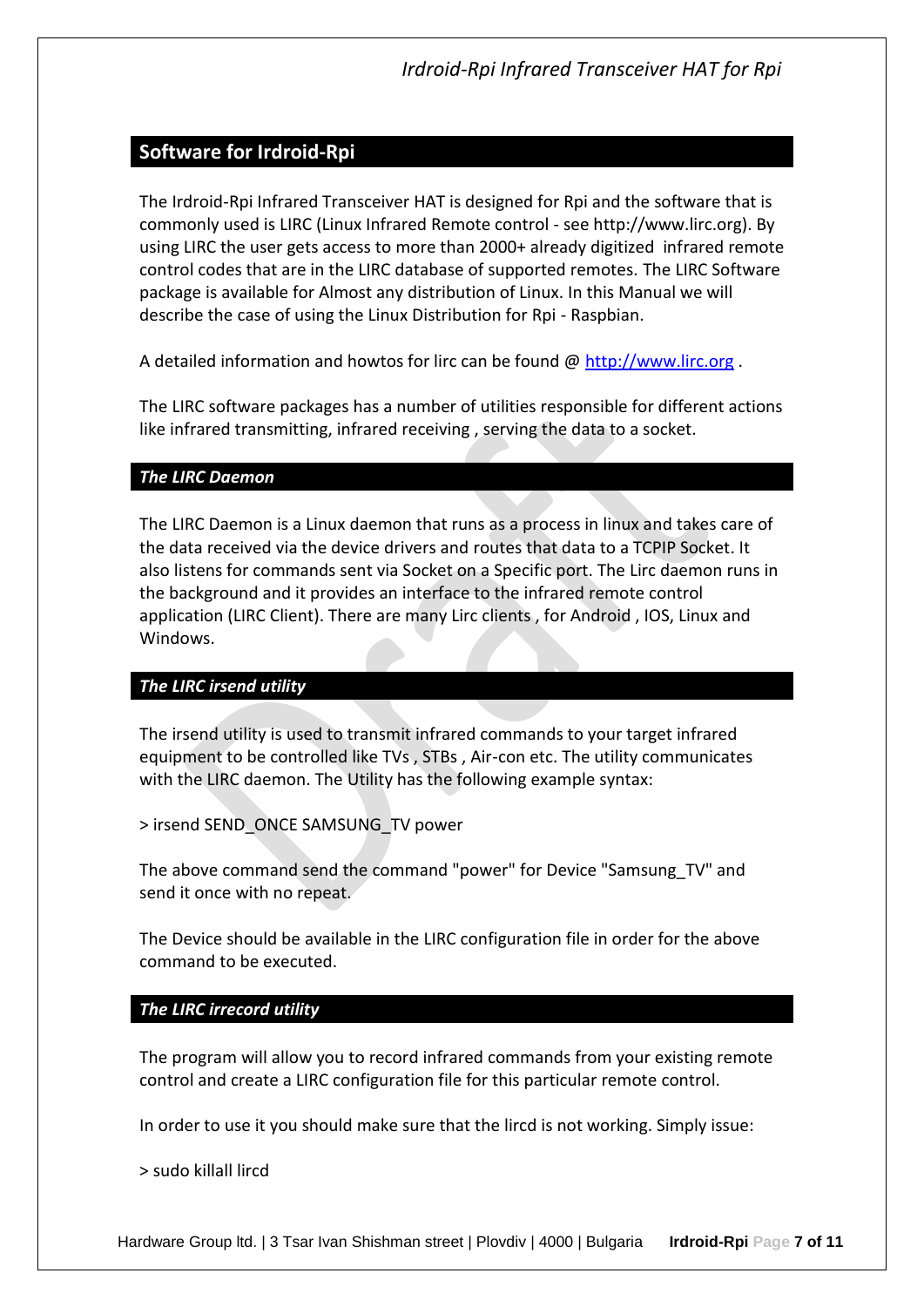> irrecord --list-namespace | grep KEY

<span id="page-7-0"></span>*Downloading and installing LIRC on Rpi*

The LIRC software package can be downloaded and installed using the apt-get command :

> sudo apt-get install lirc > sudo apt-get install lirc-x

<span id="page-7-1"></span>*GPIO Pin configuration for LIRC*

The default gpio pins for the application are:

input pin for receiving infrared signals: PIN12/GPIO18 output pin for transmitting ir signals is : PIN11/GPIO17

The above default configuration is compatible with Irdroid-Rpi so practically you should not change it. There is a way to change the default pins by issuing the following command :

> modprobe lirc\_rpi gpio\_in\_pin=18 gpio\_out\_pin=17

If the modprobe gives you an error , that the module cant be loaded due to the fact that the device is missing, then edit the file /boot/config.txt and uncomment the "dtoverlay=lirc-rpi" , save the changes and reboot your raspberry Pi . After the above changes you should have a /dev/lirc0 device, and you should be able to load the lirc\_rpi module.

You could also edit the /etc/modules and change the pins there :

```
lirc_dev
lirc rpi gpio in pin=18 gpio out pin=17
```
Edit your /etc/lirc/hardware.conf file as follows: > sudo su > cd /etc/lirc > sudo /leafpad hardware.conf or > sudo /leafpad /etc/lirc/hardware.conf

#### ########################################################

```
# /etc/lirc/hardware.conf
#
# Arguments which will be used when launching lircd
LIRCD_ARGS="--uinput --listen"
```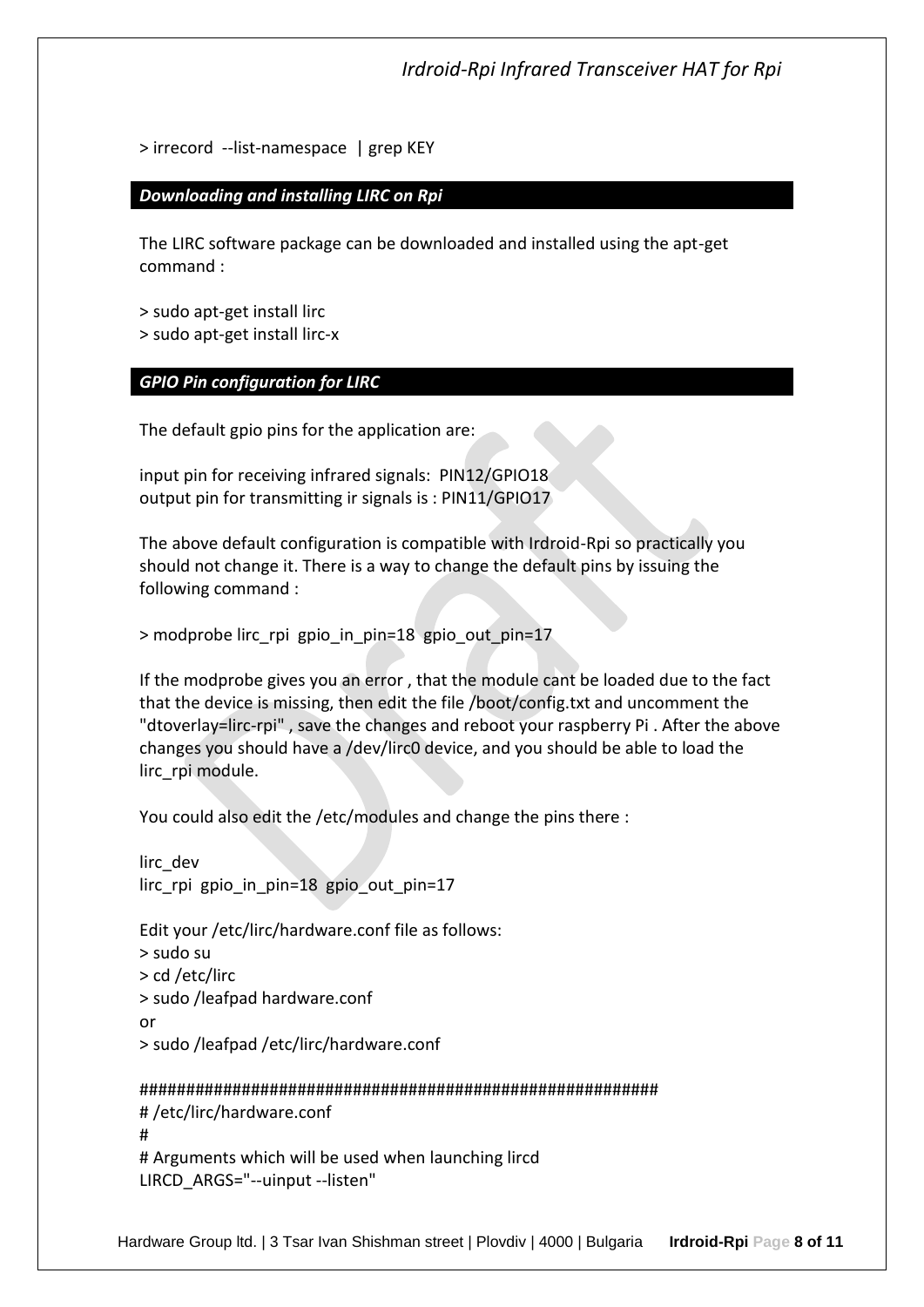# Don't start lircmd even if there seems to be a good config file # START\_LIRCMD=false # Don't start irexec, even if a good config file seems to exist. # START\_IREXEC=false # Try to load appropriate kernel modules LOAD\_MODULES=true # Run "lircd --driver=help" for a list of supported drivers. DRIVER="default" # usually /dev/lirc0 is the correct setting for systems using udev DEVICE="/dev/lirc0" MODULES="lirc\_rpi" # Default configuration files for your hardware if any LIRCD\_CONF="" LIRCMD\_CONF="" 5 of 9 ########################################################

Restart lircd so it picks up these changes: sudo /etc/init.d/lirc restart

#### <span id="page-8-0"></span>*Testing the Irdroid-Rpi Infrared receiver*

Once the the configurations described above are completed you can test the Infrared Receiver. To do that you need to stop the LIRC daemon by issuing the following command:

- > sudo /etc/init.d/lirc stop
- > sudo modprobe lirc\_rpi
- > sudo mode2 -d /dev/lirc0

the aboe commands first stop the lirc daemon , then it loads the lirc\_rpi device driver module to the linux kernel and finally runs the program mode2 to show the mark - space of an infrared singal.

Now you could point a remote control toward the Irdroid-Rpi and press some buttons. You should be able to see similar output in the console as below:

```
space 402351
pulse 135
space 7085
pulse 85
space 2903
```
#### <span id="page-8-1"></span>*Testing the Irdroid-Rpi Infrared Transmitter*

In order to test the Irdroid-Rpi infrared transmitter part you need to get a lirc configuration file for the target infrared equipment to be controlled . You can try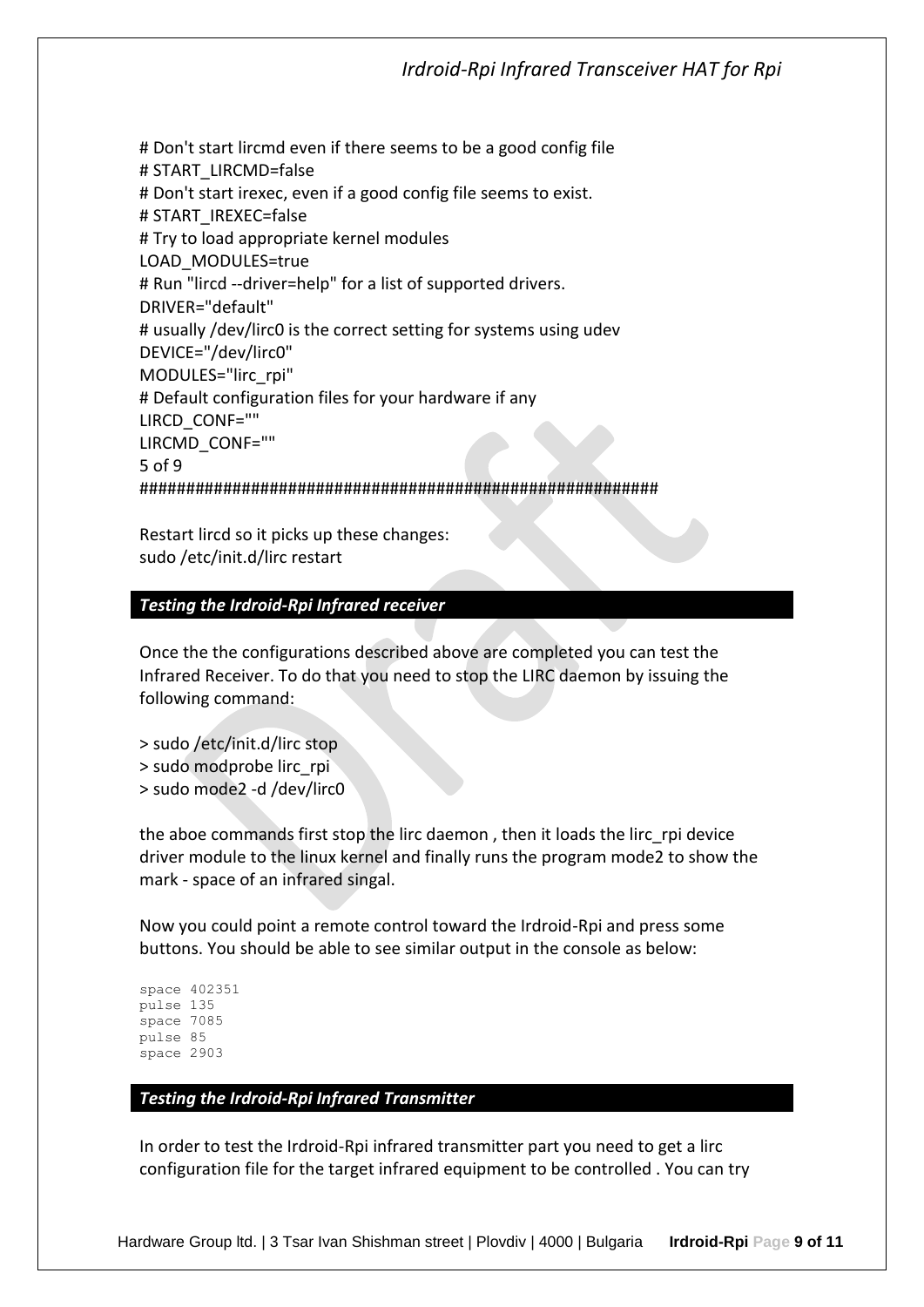searching in the LIRC database of remotes available at http://lirc.sf.net/remotes . You could also generate a lirc conf file by recording the buttons of your remote control.

# You must stop lirc to free up /dev/lirc0 by issuing the following command > sudo /etc/init.d/lirc stop # Create a new remote control configuration file (using /dev/lirc0) and save the output to ~/lircd.conf > irrecord -d /dev/lirc0 ~/lircd.conf

# Make a backup of the original lircd.conf file >sudo mv /etc/lirc/lircd.conf /etc/lirc/lircd\_original.conf

# Copy over your new configuration file >sudo cp ~/lircd.conf /etc/lirc/lircd.conf

# Start up lirc again >sudo /etc/init.d/lirc start

Once you've completed a remote configuration file save/add it to /etc/lirc/lircd.conf

Now you can use the irsend application that comes with the LIRC package for linux and you can issue a command using the syntax below:

> irsend SEND\_ONCE Remote\_Name Remote\_Button

You could also download other remote control configuration files from the database of existing digitized remotes available at http://lirc.sf.net/remotes.

#### <span id="page-9-0"></span>*Example LIRC configuration file*

The LIRC configuration file is used to store remote control codes either in RAW space pulse format or decoded HEX values, depending on the remote control protocol. Below is a example configuration file for TESY home panel heater unit.

```
# Please make this file available to others
# by sending it to <lirc@bartelmus.de>
#
# this config file was automatically generated
# using lirc-0.9.0(IRToy) on Thu Sep 17 21:47:15 2015
#
# contributed by 
#
# brand: Tesy
# model no. of remote control: 
# devices being controlled by this remote:
#
begin remote
   name Tesy
  bits 16
  flags SPACE_ENC<br>eps 30
  eps 30<br>aens 100
  aeps
```
Hardware Group ltd. | 3 Tsar Ivan Shishman street | Plovdiv | 4000 | Bulgaria **Irdroid-Rpi Page 10 of 11**